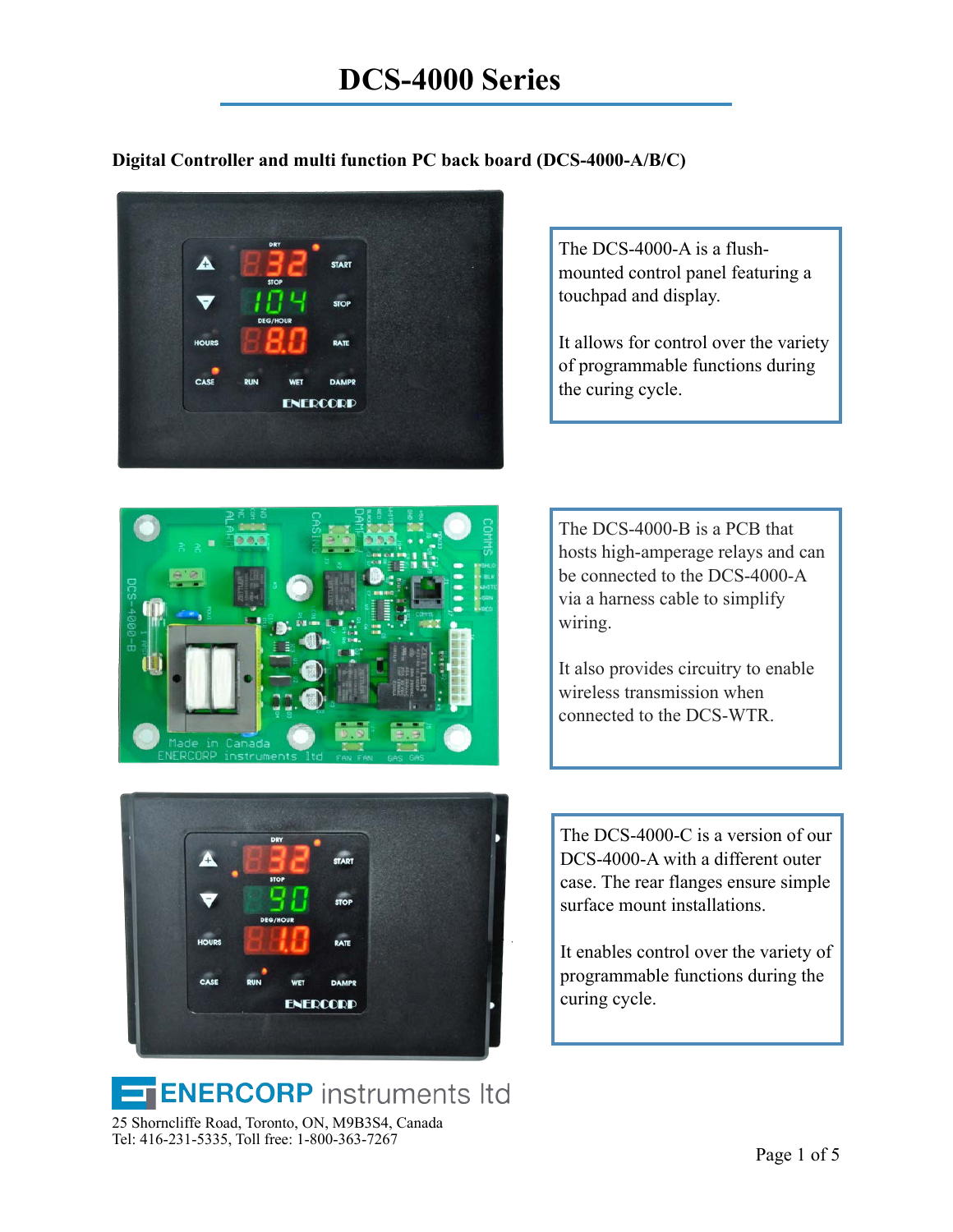### **Capabilities**

### Advance & Hold Curing

This curing technique has been in widespread and successful use for many years with mechanical clockwork advance mechanisms and filled systems thermostats.

The DCS-4000 gives you the same ease of use but better, repeatable control over the curing process.

- Both the wet and dry bulb readings can be displayed accurately to the nearest degree.
- The advance rate is precisely controlled to the nearest 1/2 degree Fahrenheit.
- The wet bulb can be accurately controlled with the auto damper option.
- The starting temperatures are reset at the end of each cure to minimize accidents.

### I. Casing

The DCS 4000 controls casing. You can set the time as well as the dry and wet bulb temperatures for casing.

### II. Start Up Time Delay

The timer function is built into the DCS-4000 microprocessor. In setup mode you will be asked to set a time delay between 0 and 999 seconds in 1 second intervals. This will allow kilns to have staggered starts, protecting against electrical overloads, due to the large demand from several starting kilns.

### III. Wet Bulb Alarm

When auto damper is active, a wet bulb temperature 10 degrees or more above the set point will trigger an alarm. This alarm is also activated when the dry bulb is 10 degrees above or below its set point.

### IV. Delta-T Curing

The promise of the Delta-T technique is that it can cure tobacco with less operator attention. In this technique the fan runs continuously but the furnace fires only when the temperature difference between the top and bottom of the kiln is less than a specified amount. Initially with very wet, tightly packed tobacco the kiln will advance slowly. As the tobacco dries the furnace will fire longer and the kiln temperature will advance faster.

Ordering Data DCS-4000-A: digital controller in panel mount case DCS-4000-B: multi function PC back board DCS-4000-C: digital controller in surface mount case

## **ENERCORP** instruments Itd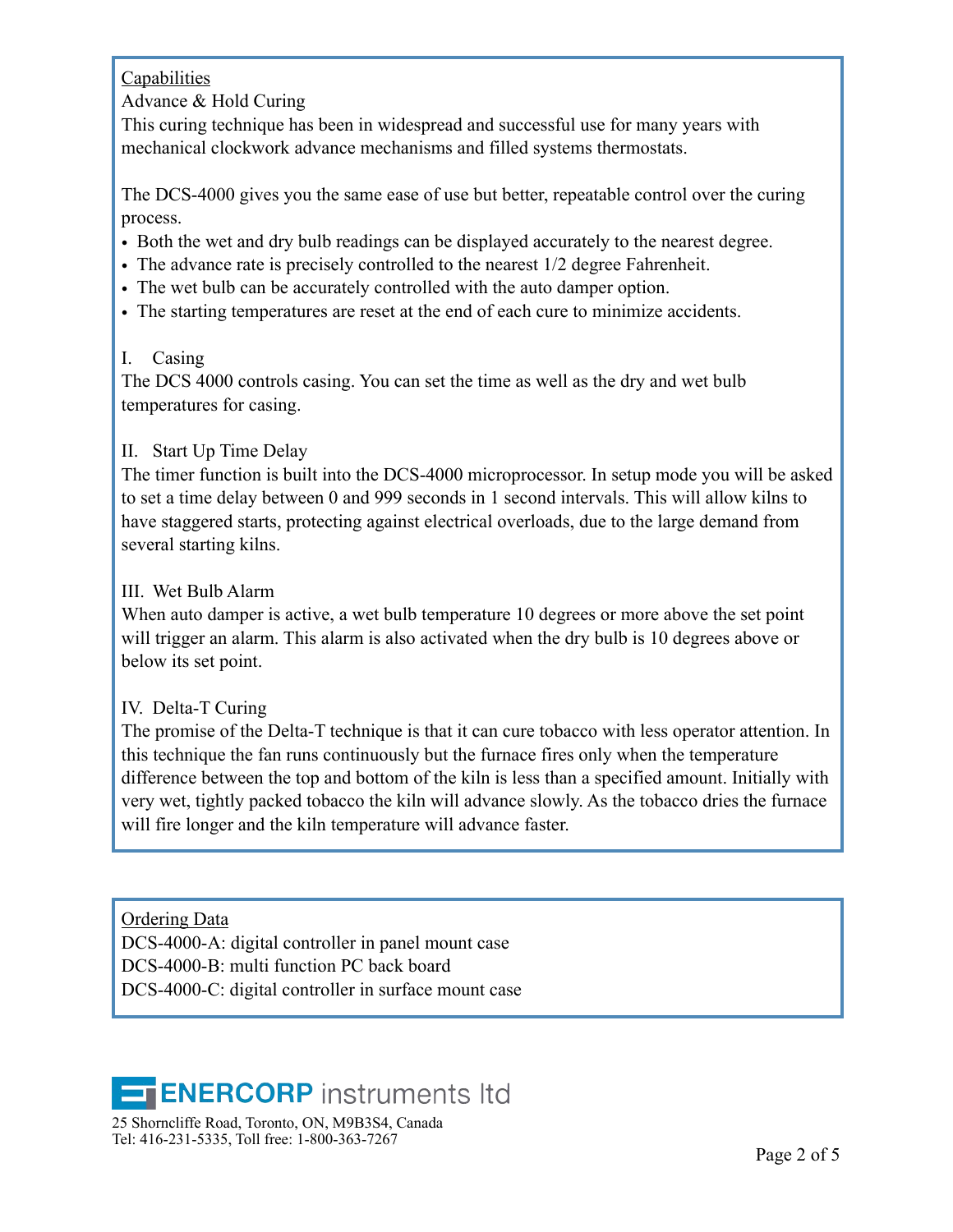

The WBS-4000 system allows for a faster and more accurate wet bulb measurement without using water. We use solid-state sensors instead of a wet bulb. These sensors don't dry out or get dirty which would cause false readings with a traditional wet bulb. And with no water required the hassle of maintaining a dedicated water supply is eliminated.

The WBS-4000 system includes:

- waterless wet bulb sensor (WBS-S)
- microprocessor based waterless wet bulb transducer (WBS-T)
- connection cable for hooking up the transducer to the DCS-4000.

Technical Data **WBS-S:** waterless wet bulb sensor **Wire:** PVC/ PVC **Lead length:** 150" **Sheath:** 3" x 3/8" ID CPVC **Sensor type:** Pt1000 RTD and solid state humidity sensor **Accuracy:**

• Humidity sensor:  $+/-3\%$  RH

• Pt1000:  $+/-0.3$ °C

**Operating temperature:** 0…85ºC

**WBS-T:** microprocessor based waterless wet bulb transducer **Power supply:** powered by DCS-4000. When used with DCS-3000 a 9VDC power supply is required **Enclosure:** ABS box **Dimensions (LxWxH):** 3.6" x 2.6" x 1.1" **Weight:** 2.8 oz

Ordering Data WBS-4000: waterless wet bulb system WBS-S: replacement wet bulb sensor

# **ENERCORP** instruments Itd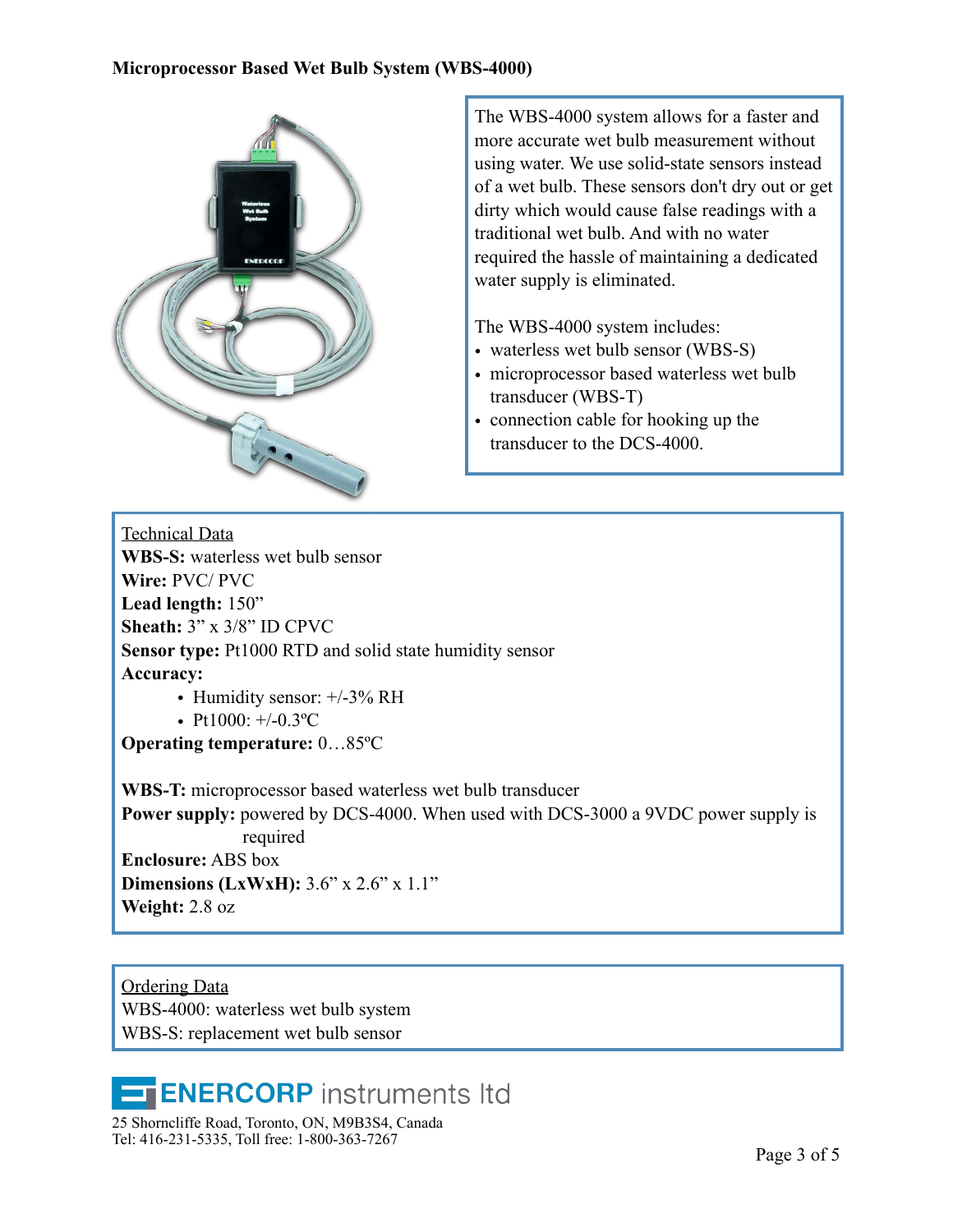

The RTD-D is used to read the temperature of your kiln which is then displayed on the DCS-4000 front board. We use platinum sensors enclosed in stainless steel for dry bulb measurement. These sensors have better long term stability than thermistors, allowing for longer life in the field.

Technical Data **Wire:** 22AWG, PVC/PVC **Lead length:** 150" **Sheath:** 316 stainless steel **Probe diameter:** 1/4" **Probe length:** 21/2" **Sensor type:** Pt100 RTD **Accuracy:** +/-0.3ºC, DIN EN 60751 (according to IEC 751) **Operating temperature:** 0…100ºC **Termination connection type:** tails c/w bare ends

Ordering Data RTD-D

**ENERCORP** instruments Itd 25 Shorncliffe Road, Toronto, ON, M9B3S4, Canada Tel: 416-231-5335, Toll free: 1-800-363-7267